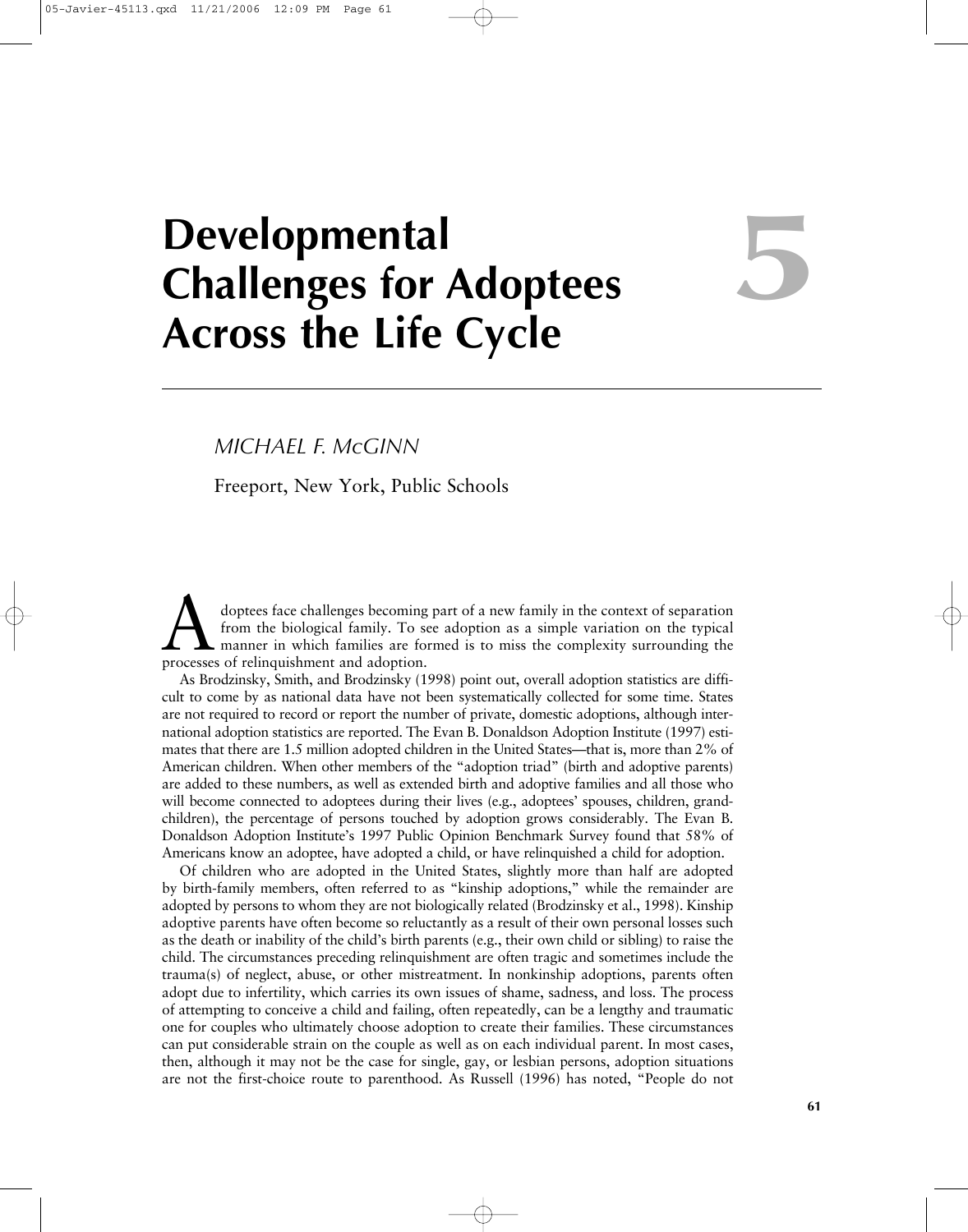expect to grow up, get married, and adopt a child" (p. 35). The adopted child therefore arrives into what is sometimes a setting of mourning as well as celebration.

Furthermore, adoptees themselves are often burdened by a lack of background information. As Russell (1996) pointed out, adoptees are the only Americans prohibited by law from seeing their original birth certificates. Instead, modified birth certificates are often created, with the adoptive parents listed as the birth parents, forcing adoptees to live "as if" they are part of a biologically unrelated family (Lifton, 1979, p. 14). While this has changed in some states, it is still the national norm. Accordingly, lacking historical information, an adoptee's history begins with himself or herself. He or she loses not only the birth parents but also all the information about the birth parents, birth kin, racial identity, medical history, and other basic existential information which nonadoptees take for granted. All this secrecy and deception contributes to what has been described as a sense of "genealogical bewilderment" in the adoptee (Sants, 1964).

#### **PRENATAL AND PERINATAL ADOPTEE EXPERIENCE**

#### *Maternal Stress and the Physiology of the Prenatal Environment*

As Ingersoll (1997) pointed out,

Most adopted children . . . are born to young, unmarried mothers, a group who often do not receive adequate prenatal care. . . . Teenage pregnancies are also associated with low birth weight, which in turn is associated with behavioral and emotional problems in childhood. (p. 63)

Furthermore, mothers who experience an unplanned pregnancy often undergo great psychological stress. Emotional factors such as heightened, sustained anxiety are known to have many physiological effects. Just as unhealthy lifestyle factors, such as smoking and poor nutrition, are known to be risk factors for developing fetuses, psychological stress may also negatively affect the developing fetus.

Thus, the mother who is young, stressed, and without optimal prenatal care, as is often the case with birth mothers who relinquish a child, carries her child in a suboptimal in utero environment.

#### *From Prenatal to Perinatal*

While often seen as a "win-win-win" situation for all members of the adoption triad, relinquishment and adoption also entail losses for all parties. As Verrier (1993) pointed out, even in the most ideal circumstance, the adoptee feels the loss of the birth mother, the birth parents feel the loss of their child, and the adoptive parents feel the loss of their fertility and genetic continuity. This foundation of loss, as described by Kirk (1964), contributes to the unique psychodynamics of adoptees, which Jones (1997) suggested includes "issues of loss, separation, abandonment, trust, betrayal, rejection, worth and identity" (p. 64).

The lack of appreciation of the gravity of loss for a neonate adoptee underestimates the significance of the in utero experience. During gestation, a developing fetus hears its mother's voice, experiences her biological rhythms, and indeed shares her very existence in a most literal way. Verny and Kelly (1981) described the experience thus:

(The pre-natal bonding experience is) . . . at least as complex, graded and subtle as the bonding that occurs after birth. . . . His (the neonate's) ability to respond to his mother's hugs, stroking, looks and other cues is based on his long acquaintance with her prior to birth. Sensing his mother's body and eye language is not very challenging to a creature who has honed his cue-reading skills in utero on the far more difficult task of learning to respond to her mind. (pp. 75–76)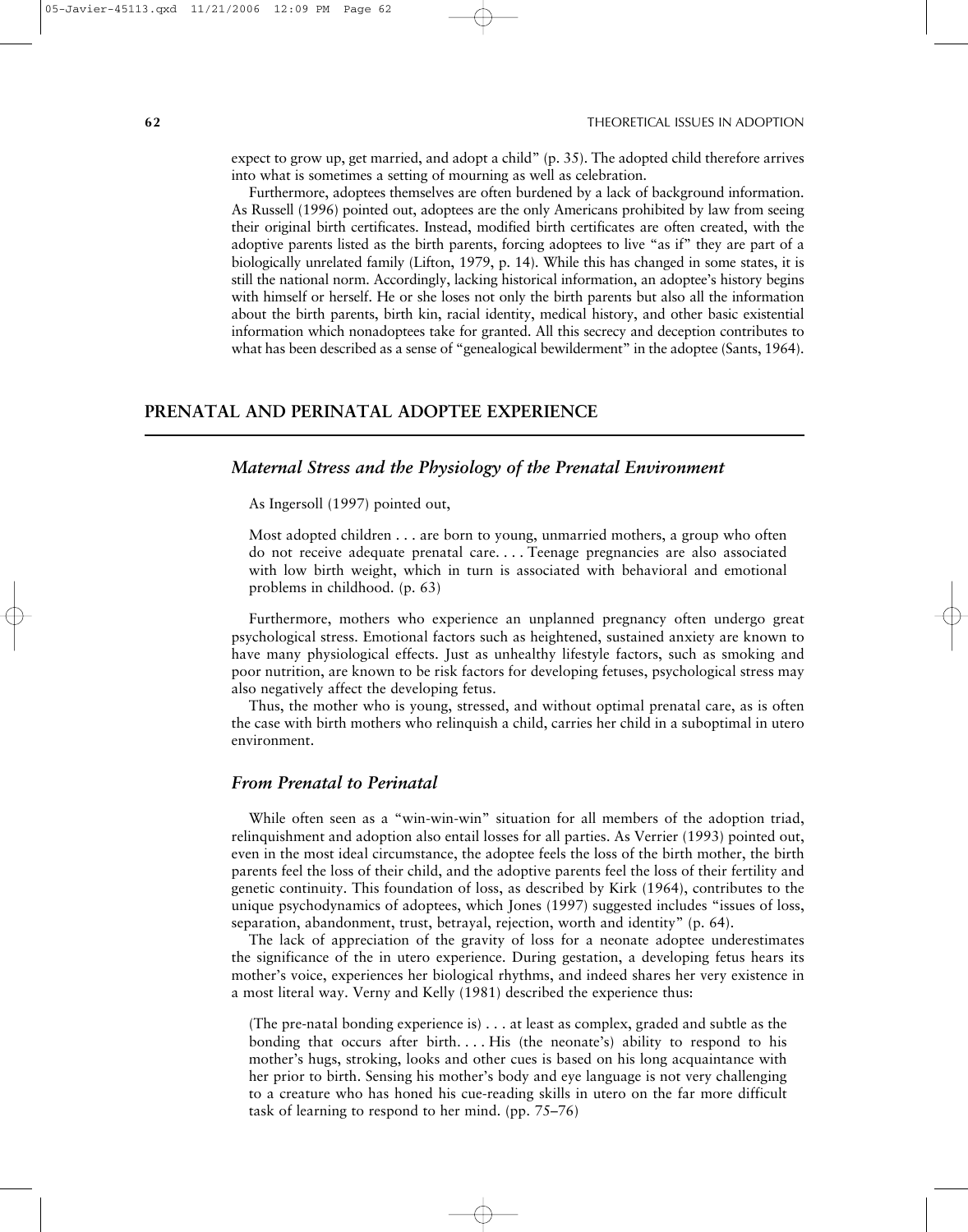Brodzinsky et al. (1998) also emphasized the inevitability of adoptee loss, regardless of age at placement:

For later placed children, the loss of family ... connections is overt, often acute, and sometimes traumatic. In contrast, for children placed as infants, loss is of necessity more covert, emerging slowly as the youngster begins to understand the magnitude of what has happened*.* (p. 98)

So, even for an adoptee relinquished straight into the arms of the adoptive parents, the bond that has developed in utero with the birth mother is abruptly severed. The sudden loss of that familiar voice, smell, pattern of movement, and so on does not go unnoticed. Rather, the adoptee is aware of the disruption in the continuum of care. Even the most sensitive and skilled new caretaker will not be the person to whom the neonate has become accustomed in utero. Verrier (1993) characterized this separation as a "primal wound":

When this natural evolution (from conception to care) is interrupted by postnatal separation from the biological mother, the resultant experience of abandonment and loss is indelibly imprinted upon the unconscious minds of these children, causing that which I call the "primal wound." (p. 1)

Russell (1996) adds a note of irony when applying this to questions regarding disclosure of adoptive status: "Adoptive parents may find it reassuring to realize that, on some level, adoptees already know they were adopted. They were there."

Even in infant adoption, then, adoptees enter a family in which the preplacement circumstances may have been less than optimal and with the trauma resulting from the abrupt severing of the only relationship they have ever known, the in utero relationship with the birth mother. Furthermore, an adoptive mother is at a disadvantage from the start as she has not had the benefit of the 40 weeks of in utero bonding to help her and her child become attuned to one another.

Adoptees subsequently face unique challenges in forming secure attachment relationships with their adoptive parents due to the resonance of this "primal wound" experience. If insecure in their parental attachment, some suggest they may later have additional difficulty intrapsychically separating from their parents in childhood, and later separating both intrapsychically and physically in adolescence and adulthood. Having once experienced parental loss, or abandonment, as it may be perceived, adoptees may be particularly fearful of and sensitive to the possibility of other losses, and this may hamper separation. Trust issues are both the cause and effect of these attachment challenges, for as Russell (1996) suggested, "If an infant is separated from the only mother it has known for nine months, it will be more difficult for that child to establish trust" (p. 66). Furthermore, the experience of growing up in an environment in which secrets are kept or deceptions perpetrated (i.e., when adoptees are denied historical information or given false information, such as modified birth certificates) can impede the development of trust.

#### **ATTACHMENT DEFINED AND ITS FUNCTIONS**

*Attachment* is a term used to refer to close, enduring, emotionally based interpersonal relationships. While attachment relationships exist between dyads of many kinds (e.g., spousal attachment, sibling attachment), the term in the present context refers to both the relationship between children and their parents or caregivers and the process by which these relationships develop.

John Bowlby (1977) saw attachment as an affectional tie with a preferred individual who is seen as stronger and wiser. He defined attachment behavior as "any form of behavior that results in a person attaining proximity to some other clearly identified individual who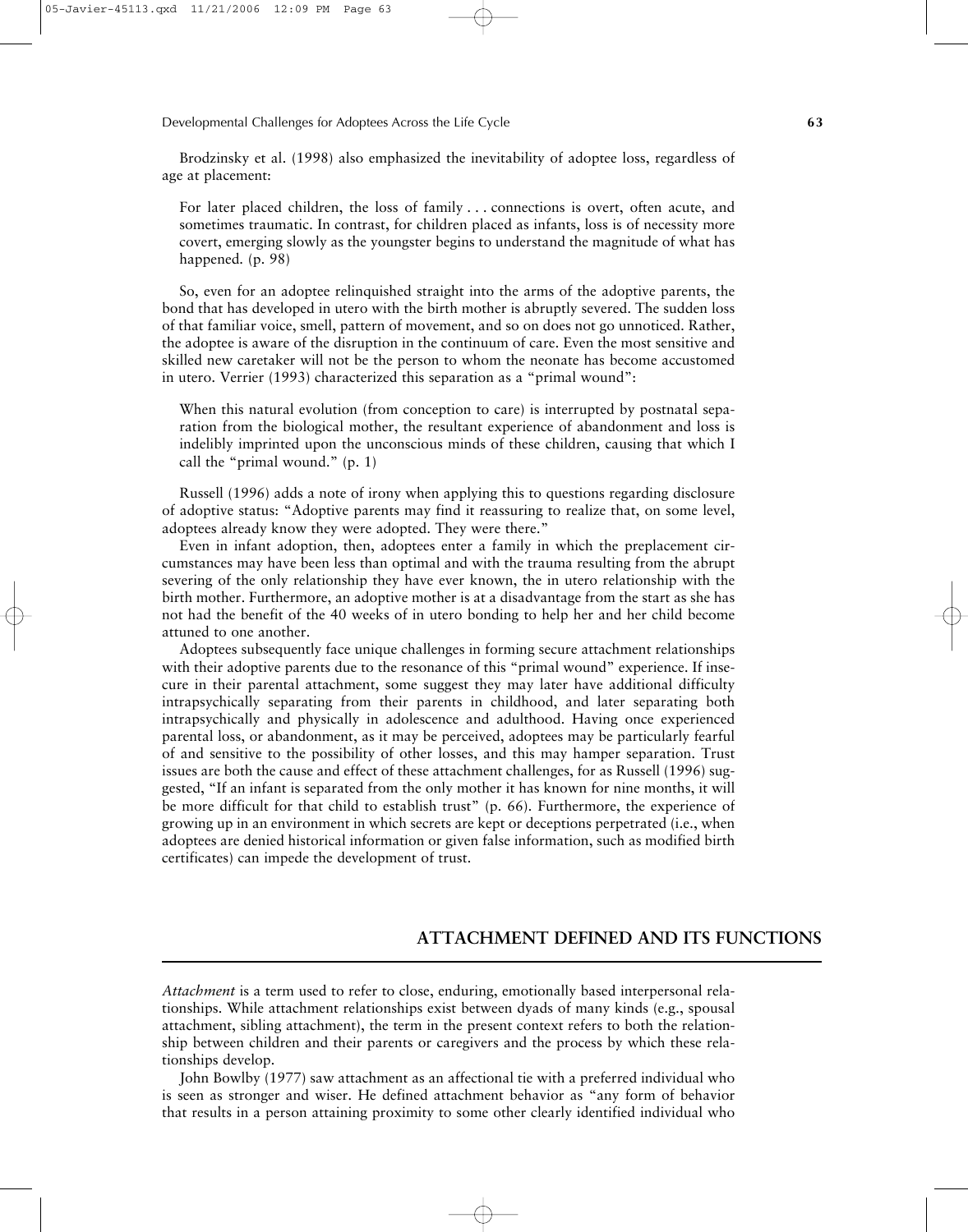is conceived as better able to cope with the world" (Bowlby, 1980, p. 203). Mary Ainsworth and her colleagues (Ainsworth, Blehar, Waters, & Wall, 1978) stressed the security aspect of attachment and coined the term *secure base* to describe what an infant should experience in a healthy attachment relationship.

Writing on attachment issues more recently, Melina (1998) echoed Ainsworth's basic definition:

Attachment . . . is a reciprocal process between a parent and child. . . . It is the development of a mutual feeling that the other is irreplaceable. . . . Attachment . . . develops as the child learns that he can count on his parents to meet his physical and emotional needs. (p. 62)

Levy (2000) stressed reciprocity in parent/child attachment:

Attachment . . . is not something that parents do to their children; rather it is something that children and parents create together in an ongoing reciprocal relationship. . . . [I]t is a "mutual regulatory system" with the baby and caregiver influencing one another over time. (p. 6)

Bayless (1989) characterized this reciprocal relationship as a "cycle of need." For example,

a cycle of need is initiated by the infant when they express hunger by fussing or crying. If the parent responds to the need by picking up the child while fixing the bottle, by holding the child while warming the bottle and by continuing to hold, stroke and talk to the baby during feeding, the cycle will continue as the baby responds by relaxing, smiling and cuddling. (p. 5)

Bayless asserts that after the cycle has been completed successfully several times, "the child will become positively attached to the person completing the cycle" (p. 5). Fahlberg (1991), who termed this the "arousal-relaxation cycle," concluded, "Repeated successful completion of this cycle helps the child to develop trust, security and to become attached to his primary caregiver" (p. 34).

#### **Case Study: Marta**

Marta's birth mother, Angela, was 15 when she became aware of her pregnancy. It was unplanned, and Angela was scared and nervous, and she kept it a secret as long as possible. She did not attend to her nutritional needs and did not receive standard prenatal care as a result. Marta was born at 34 weeks' gestation well below normal birth weight and remained hospitalized for a short period during which she had very limited physical contact with Angela. Eventually she was deemed strong enough to be sent home to live with Angela and her parents, Marta's grandparents. Angela was reluctant to handle the frail infant, and despite her best intentions, she lacked the emotional maturity and parenting skills to care for Marta in a reliable, consistent manner. She was not educated as to the need for consistent eye contact and reciprocal play. Marta's schedule was erratic, and Angela either rushed to fill any possible need (she was not skilled at determining Marta's needs accurately) when Marta fussed or did not step forward to relieve Marta's distress if she was too tired or engaged in other activities. Angela's parents were not comfortable with becoming grandparents so much sooner than they had hoped, both worked, and Angela attended school as often as possible, so Marta's caretakers changed several times per day. As Marta progressed toward and passed her first birthday, other relatives began to observe that she was not hitting her developmental milestones (crawling, sitting up, babbling, standing, etc.) as they would have expected. She was wary of anyone she did not see regularly and seemed oblivious to opportunities for play with other children. She became increasingly difficult to comfort when frustrated and often looked to the side or over the heads of those who sought to interact with her.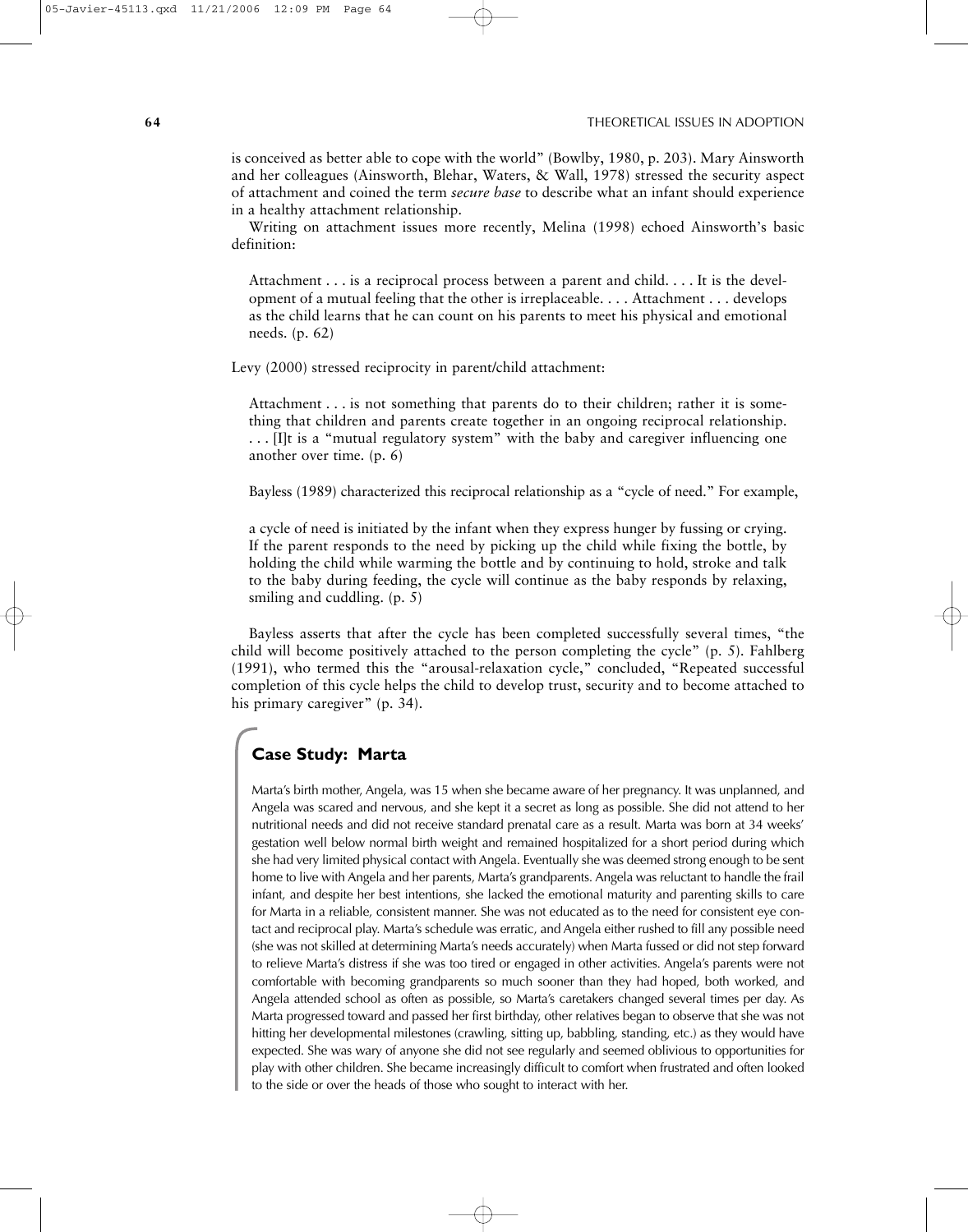#### **ATTACHMENT'S LIFELONG REVERBERATIONS**

For Bowlby (1977), the primary survival function of early attachment behavior is for the infant to secure the caregiver's nurturance and attention, so that the helpless infant will have its needs met. Furthermore, he proposed that "working models," or sets of internal representations about self and others, are formed as a by-product of the early attachment relationship with primary caregivers. These consist of sets of expectations and beliefs about whether caretakers are loving, responsive, and reliable, and whether the self is worthy of love, care, and attention. These determine to a large extent how an individual anticipates and construes self and others in interpersonal relationships. Bowlby (1979) warned that children whose basic needs have not been met consistently, and who therefore are not securely attached, might respond to the world either by shrinking away from it or by doing battle with it. Randolph (1994) similarly cautioned,

A failure on the part of the mother to provide consistent reciprocal interactions with her infant during the first year of life can have serious lifelong consequences. . . . He may develop attachment problems where he finds it hard to form close relationships with others, or where he is indiscriminately friendly with strangers.... Or he may develop the most severe form of attachment disruption, Attachment Disorder. (p. 5)

Attachment is not an all-or-nothing phenomenon. Theorists and researchers have developed categories to describe the quality and level of individuals' attachment "styles." For example, Ainsworth and Wittig (1969) categorized infants as securely attached, insecurely attached/ avoidant, or insecurely attached/ambivalent, depending on their responses to the comings and goings of their mothers in an experimental situation. More recently, Main and Goldwyn (1985) developed the Adult Attachment Interview and categorized participants, in their recollections and descriptions of their early relationships with their parents, as secure-coherent, insecure-dismissing, or insecure-preoccupied. It is important to be mindful of Melina's (1998) words: "Attachment is a continuum, with securely attached children at one end, completely unattached children at the other, and the vast majority somewhere in between" (p. 79).

Where a child will fall on this continuum is greatly affected by the circumstances of relinquishment/placement and the consistency and reciprocity in the relationship with the permanent caregivers.

When relinquishment occurs at birth and a child is placed directly into a permanent adoptive home, the repercussions of prenatal physiological stressors, the "primal wound," and the disadvantage for the mother/child dyad in becoming attuned to one another's cues due to the lack of prenatal bonding all may still come into play and contribute to challenges in forming a secure attachment. In less ideal circumstances, such as when a child has been relinquished after experiencing poor or inconsistent care with the birth parent, and/or where the child has experienced multiple placements, the challenges are even greater. A child who has experienced unreliable, chaotic, neglectful, or inconsistent care cannot readily come to trust even the most well-intentioned, competent new caregiver.

Attachment is the early keystone on which other developmental tasks rest. A child who experiences consistent, reliable caretaking will feel secure and think that the world is a safe, benign place to explore. The child's tasks of gaining control of its body (grasping, walking, smiling), making appropriate eye contact, learning to regulate its emotions, developing language—all these can best be attempted in the context of a safe, reciprocal relationship with a primary caretaker. Similarly, these developmental tasks can be more difficult to achieve for a child who is not securely attached. These tasks are subject to delays if the primary task, attachment, is impeded in some way.

Some writers on the topic of adoption believe that, in the long term, adoptees' attachment outcomes do not differ substantially from those of nonadoptees. Fahlberg (1991), for example, believes that the development of attachment after birth proceeds in a nearly identical manner whether or not an infant is genetically connected to the parent, despite the severing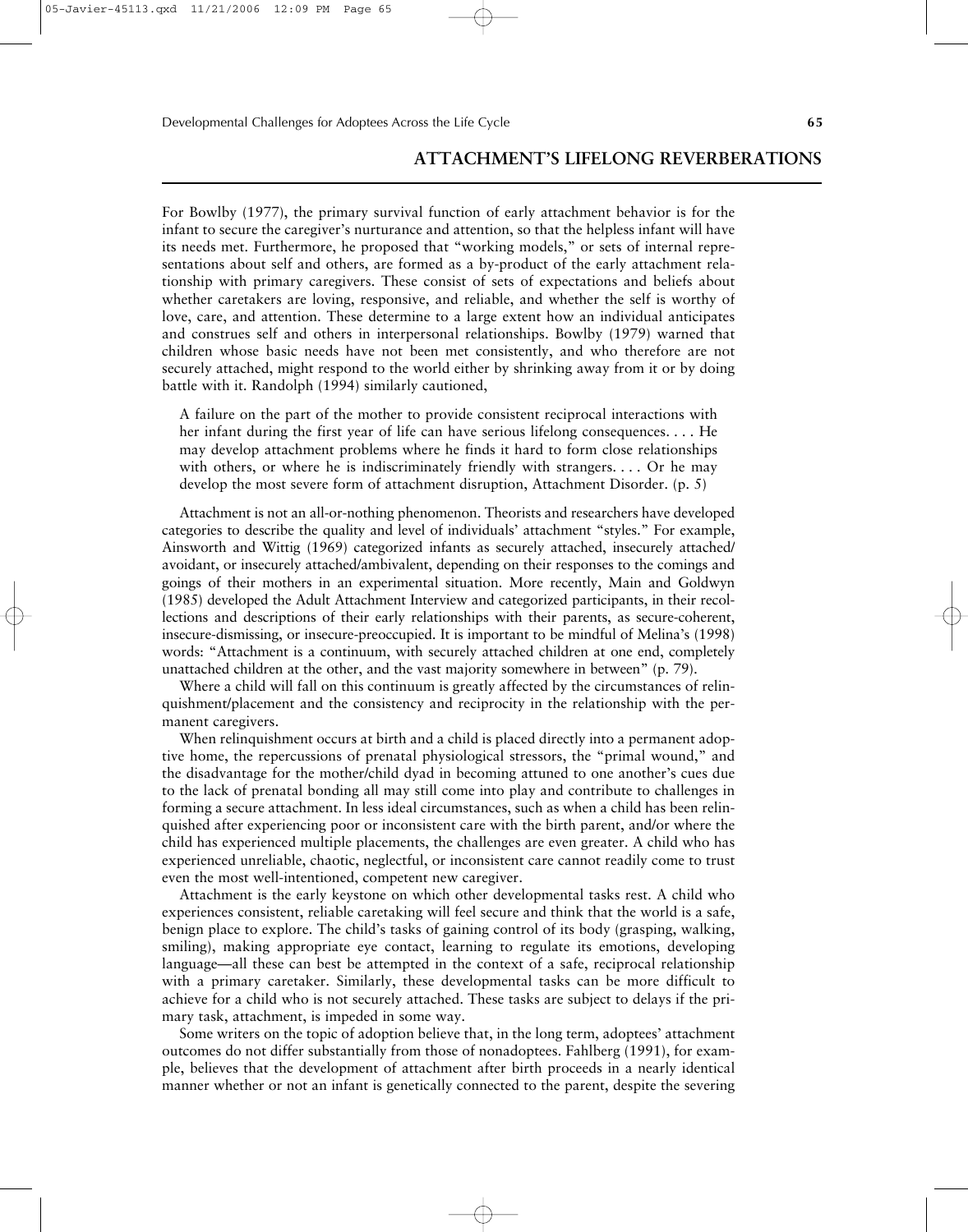of prenatal bonds. Melina (1998) believes that birth parents may have an advantage, due in part to the innate in utero bonding discussed above, but that attachment in adoptive families generally is as strong as in birth families: "Intellectually, we know that natural childbirth, rooming-in and breast feeding are helpful but not necessary for attachment. Adoptive parents and their children . . . form attachments as successfully as do biological families" (p. 60). Bayless (1989) echoes this view: "The most important element in developing healthy attachment is neither blood ties nor the gender of the caretaker, but the nature of the relationship of this person to this child" (p. 3).

The limited amount of empirical research that has focused on adoptee attachment has yielded conflicting results. On the one hand, Brodzinsky et al. (1998) reported that the quality of mother/infant attachment in the middle-class families with same-race adopted infants he studied was comparable to that of mother/infant attachment in nonadoptive families. Furthermore, Juffer and Rosenboom (1997) found that internationally adopted infants displayed secure attachment relationships at rates comparable to nonadoptees. On the other hand, Horlacher (1989) found that adopted adolescents scored significantly lower on measures of reciprocity than nonadoptees, suggesting attachment impairment, and Fischman (1995) found that adopted adults were more insecurely attached, with increased feelings of abandonment and sensitivity to issues of object loss, than nonadoptees. However, Fischman also found that, when adoptees who had searched for birth parents were separated from those who had not searched, nonsearch adoptees did not differ from nonadoptees in terms of object relations and attachment. Thus, whether the views of Fahlberg (1991), Melina (1998), Bayless (1989), and others that adoptees do not ultimately differ from nonadoptees in terms of longterm attachment outcomes are supported by empirical research depends on which of the limited number of research studies one considers, and how one interprets their findings.

In all cases, an appreciation of the impact of the child's preadoptive experiences and an understanding of the need for attachment building (i.e., understanding that love alone is often not enough) will improve the chances of achieving healthy attachment outcomes for all children placed in adoptive homes.

#### *Attachment Begets Trust, and Trust Is Necessary for Attachment*

The word *trust* comes up frequently in the adoption literature, often in conjunction with discussion of attachment, as is evident from the foregoing discussion. Referencing the ramifications of the "primal wound," Verrier (1993) proposed that "the child's experience of abandonment causes him to mistrust the permanence of the present caretaker and to defend against further loss by distancing himself from her" (p. 66). Russell (1996) suggested, "If the infant is separated from the only mother it has known for nine months, it will be more difficult for the child to establish trust" (p. 66).

Trust is portrayed as an essential for the development of healthy attachments. Conversely, healthy attachment is seen as necessary for the development of a sense of trust. Thus, trust and attachment are often portrayed as opposite sides of the same coin: Trust allows for attachment, and attachment begets trust.

In addition to its generic meaning of confidence in the reliability and honesty of another, "trust" is also the positive component of the basic trust versus basic mistrust stage of Eriksons's (1968) model of development. In each of Erikson's eight stages of psychosocial development, the individual wrestles with the polar opposite constructs which define the stage. In basic trust versus basic mistrust, the first of the psychosocial stages, which occurs from infancy to about 18 months, Erikson proposed that the mother's consistent meeting of the child's needs leads to the infant feeling a sense of continuity, security, and trust:

After emerging from the comfort of the uterus, the parents' ability to regularly meet (the child's) needs leads to trust and the expectancy of needs being met. . . . Mothers create a sense of trust in their children by that kind of administration which in its quality combines sensitive care of the baby's individual needs and a firm sense of personal trustworthiness. . . . [T]his forms the basis in the child for a sense of being "all right," of being oneself. (p. 249)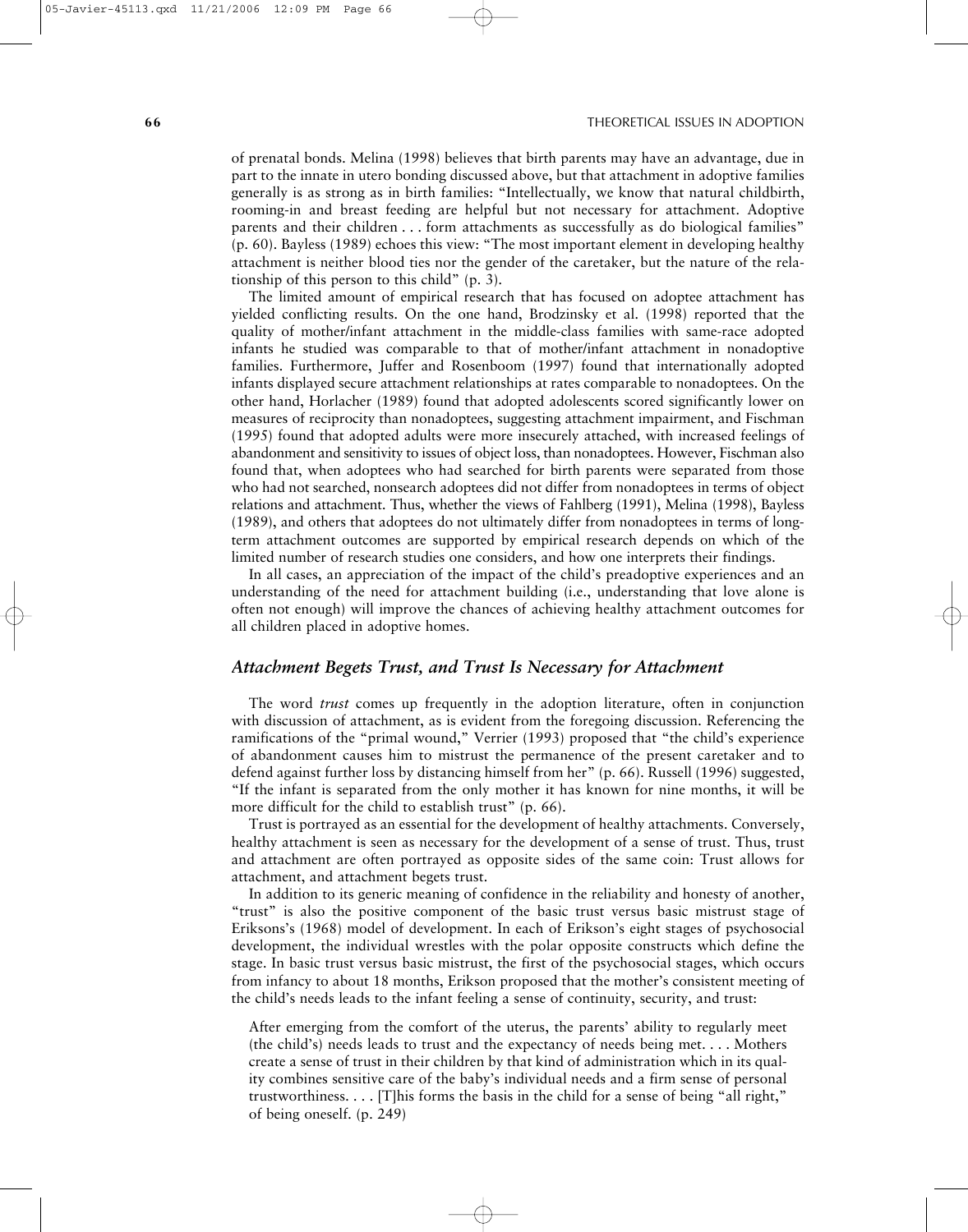Brodzinsky and Schechter (1990) applied Erikson's basic trust versus basic mistrust directly to adoptees. They proposed that the most salient psychosocial task confronting an infant is the development of a basic sense of trust, and that in adoptive families, this is complicated by several factors, such as, of course, the separation from the birth mother. Verrier (1993) proposes that adoptees, due to the "primal wound" of mother loss, have difficulties in basic trust versus basic mistrust: "The loss of the mother disallows the achievement of basic trust, the first milestone in the healthy development of a human being" (p. 36). Verrier also proposes that these early trust issues may have long-term consequences: "The lack of trust is demonstrated over and over again in the adoptees' relationships throughout their lives" (p. 60). Weider (1977) too felt that early trust difficulties will have an impact on adoptees' future relationships: "Adoptees have difficulty trusting her [the adoptive mother] . . . or others who come to represent her" (p. 17).

Erikson (1968) himself characterized the development of trust as a crucial foundation for the child's first social achievement, separation from the mother, the intrapsychic process that Mahler, Pine, and Bergman (1975) termed *separation-individuation*.

#### **STEPPING OUT IN THE WORLD**

#### *Separation-Individuation, Adoption, and Trust*

Mahler et al. (1975) described the developmental process of separation-individuation that occurs from approximately birth to 36 months as the child's emergence from a symbiotic fusion with the mother (separation) and the assumption of his or her own individual characteristics (individuation).

Mahler et al.'s (1975) model describes a multiphase intrapsychic process:

#### The Separation-Individuation Process

| 1. Normal autistic phase | Birth to 4 weeks |
|--------------------------|------------------|
| 2. Symbiotic phase       | 4 to 20 weeks    |

3. Separation-Individuation Proper

| Differentiation subphase  | 5 to 10 months  |
|---------------------------|-----------------|
| Practicing subphase       | 10 to 16 months |
| Rapprochement subphase    | 16 to 24 months |
| Object constancy subphase | 24 to 36 months |

During the normal autistic phase, the neonate is still half asleep. The major developmental task is to achieve homeostatic equilibrium. In the symbiotic phase, now more awake, the neonate functions "symbiotically" as if fused to the mother, not consciously perceiving or appreciating their separateness.

As noted earlier, however, trauma can result from the abrupt physical removal of neonates from the birth mothers who have carried them, and neonates are aware of this break. Applying this to adoptee separation-individuation, Verrier (1993) commented,

An uninterrupted continuum of being, within the matrix of the mother, is necessary for the infant to experience a rightness or wholeness of self from which to begin his separation or individuation process. The continuity and quality of this primal relationship is crucial, because it may set the tone for all subsequent relationships. (p. 29)

Even the adoptee relinquished at birth, then, carries the vestiges of this trauma into the normal autistic and symbiotic phases.

In differentiation, the first subphase of separation-individuation proper, the infant hatches from the autistic shell and engages in comparative scanning—that is, the infant begins to be aware of what is and what is not "mother." It is here, when the infant is first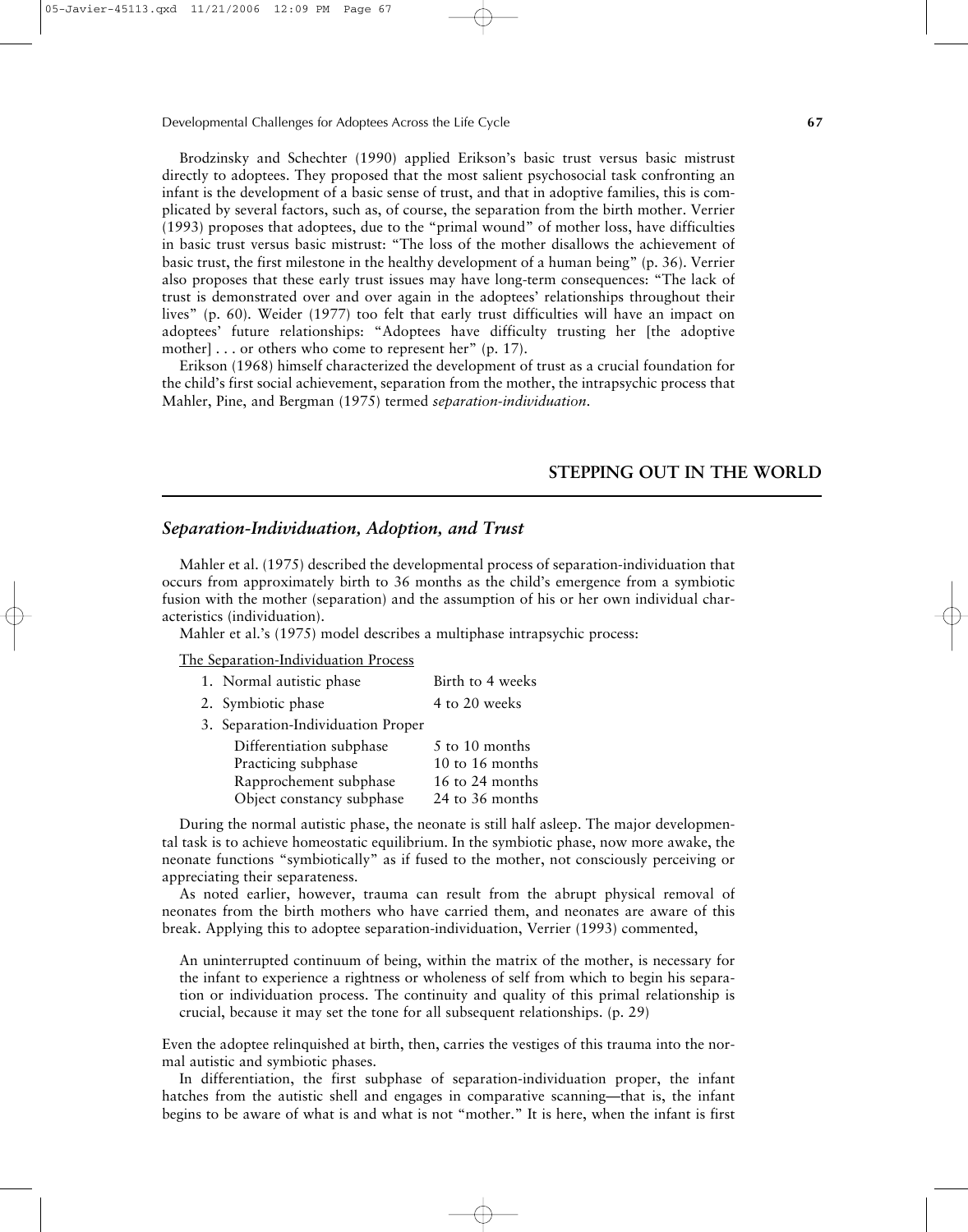aware that there is anything other than mother, that *stranger anxiety* can appear. Mahler et al. (1975) suggested that in children whose basic trust has been less than optimal, abrupt changes to acute stranger anxiety may occur. With this assertion, Mahler et al. directly related trust, the sine qua non of Erikson's model, to separation-individuation.

Logically, it is reasonable to assume that less than optimal attachment (or, the other side of the coin, less than optimal basic trust) will contribute to difficulties in separationindividuation. A healthy attachment provides the "secure base" Ainsworth et al. (1978) spoke of, away from which the toddler, physically and intrapsychically, separates. The more problematic the relationship with the foundation, or the weaker the trust in the base, the more difficult the process of moving away from it (i.e., separating) will be.

In the practicing subphase, at 10 to 16 months, toddlers gain a deeper understanding of separateness because of the achievement of locomotion. It is in this stage that *separation anxiety* appears. Given all the challenges outlined above, this anxiety may be more intense for adoptees than for other toddlers. So, for those with less than optimal attachment and lingering trust concerns, both stranger anxiety and separation anxiety may be more intense and stressful.

During rapprochement, toddlers are ambivalent in their desire for separateness. They may seek to reconcile the gap of which they are increasingly aware by engaging in clinging behavior, by running away from and then back to mother, and/or by bringing objects to their mother for the dyad to share together. For adoptees who are aware that they have already been separated from a primary object in a most literal and permanent way, this ambivalence in rapprochement may be heightened. Separateness may seem very dangerous.

In object constancy, toddlers internalize a coherent image of mother as, ideally, a reliable object. The experiences of the mother who comforts and provides for them is integrated with that of the mother who is sometimes absent or frustrates them as being one person, one good object. Adoptees may engage in aggravated "splitting," seeing an object as either all good or all bad, due to their dichotomous experience of dual parentage, and may therefore have greater difficulty than nonadoptees in achieving object constancy in their internalization of a coherent image of their parents.

Although the initial separation-individuation process was proposed by Mahler et al. (1975) to occur from birth to age 3 years, these authors also emphasized that new phases of the life cycle see derivatives of the earlier separation-individuation process. The degree to which an individual has successfully completed the separation-individuation process in the first 3 years of life will affect his later functioning. Verrier (1993) cautioned, "(for adoptees) separating seems to be an even greater problem than attaching. Once a relationship is established, many adoptees do not want to separate, even when the relationship proves unsatisfactory" (p. 90).

#### *Adoptees in the Phallic and Latency Stages*

It has been suggested that the adoptee may have more difficulty in resolving the Oedipus and Elektra complexes of the phallic stage of Sigmund Freud's (1909) psychosexual development model, since the parent-child relationship is not a biological one and, therefore, the "incest barrier" that helps to speed the resolution of these complexes does not apply in as clear a fashion in adoptive families.

Many writers have discussed the latency stage adoptee's unique experience of the "family romance" fantasy. This common reverie of the school-age child involves daydreaming about having different, perhaps royal or "superhero" lineage, and fantasizing that one has somehow been kidnapped or stolen by one's caretakers. They may fantasize about rescue and reunion with their rightful parents. As Sorosky, Baran, and Pannor (1978) stated, "The adopted child in fact has two sets of parents. He/she cannot use the 'family romance' as a game as the biological born child, because for him/her it is real" (p. 99). Furthermore, especially during times of stress in the adoptive family, adoptees may intrapsychically "split" their parents into the "all good" birth parents, about whom they fantasize in the family romance, and the "all bad" adoptive parents who are treating them so badly. So, dual parentage can present particular challenges in the achievement of Mahler's "object constancy," as well as complicate "family romance" reveries.

05-Javier-45113.qxd 11/21/2006 12:09 PM Page 68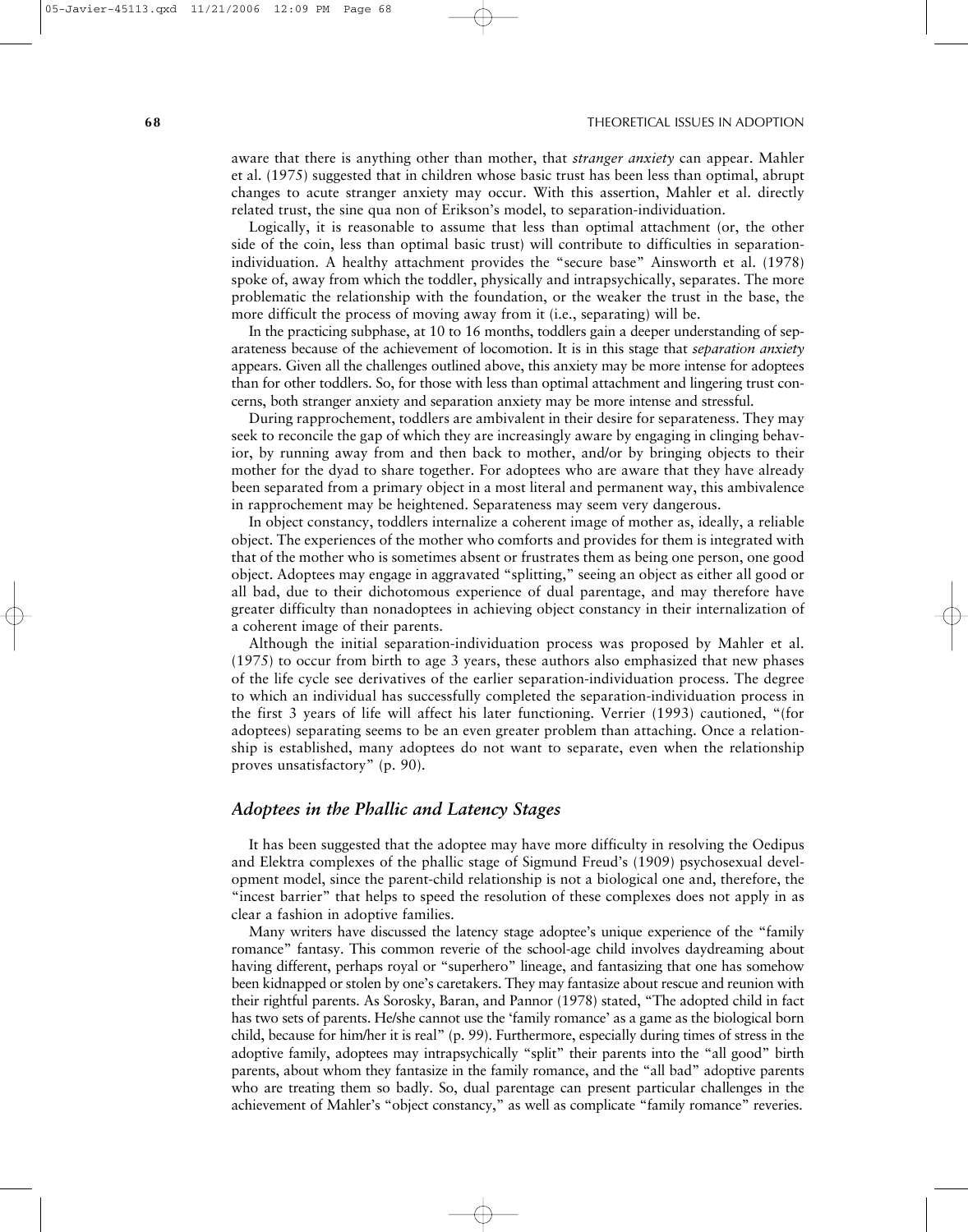#### DRRECTIONS

#### **ADOLESCENCE AND THE ADOPTEE**

Fahlberg (1991) described the adolescent separation-individuation process as follows:

The primary psychological tasks of adolescence echo the tasks of years one to five. The young person must once again psychologically separate, this time from the family, finding his place in society as a whole, rather than solely as a member of the family. (p. 107)

The adopted teen must separate from two sets of parents, one of which may be like ghost figures in his life. Separation may reactivate feelings of rejection, and independence may feel like abandonment. Again, separation may feel very dangerous.

A reworking of attachment issues is another task of adolescence. Kaplan (1984) described it thus: "The adolescent is like a mourner. . . . What the adolescent is losing, and what is so difficult to relinquish, are the passionate attachments to the parents" (p. 19).

Accordingly, when faced with the adoption-related challenges of letting go of attachments and separating into the larger society, as Sorosky et al. (1978) stated, "Adolescence is an especially difficult period for adoptees and their parents. . . . Adoptees appear to be particularly susceptible to the development of identity confusion" (pp. 105–110). Indeed, the penultimate adolescent question "Who am I?" is not so easily answered for persons intimately connected to two families, especially as they often lack birth-family information and may experience "genealogical bewilderment" (Sants, 1964) as a consequence. Brodzinsky, Schechter, and Henig (1992) proposed that "when adopted adolescents ask themselves 'Who am I?', they are really asking a two-part question. They must discover not only who they are, but who they are in relation to adoption" (p. 103).

Without a doubt, as identity formation goes hand in hand with the second separationindividuation and the shifting of attachments in adolescence, all these processes can be more complicated for adopted adolescents, as they are for adopted infants and toddlers.

Adoptive parents, too, can have difficulty with adolescent separation-individuation. As Pavao (1998) stated, "In many . . . families, not only do the kids have problems with loss and ending, but so do the parents" (p. 79). Adoptive parents sometimes fear that their teen, now old enough to do so without their help or approval, may search for birth parents and reenter their lives, perhaps even choosing the birth family over the adoptive family. These fears may be especially pronounced if there is significant conflict in the family, and thus adoptive parents may consciously or unconsciously thwart normal adolescent separation efforts because they, too, can fear abandonment, this time of the parent by the child.

#### **Case Study: Thomas**

Thomas was born to an impoverished Eastern European family and given the name Jacek. After struggling for several months to find the means to adequately provide for him, his birth parents relinquished him for adoption and he was placed in a relatively modern, well-run institution. He remained institutionalized and received passable institutional care while his waiting adoptive parents in the United States worked with their attorney and the government bureaucracy. When he was just under 1 year old, his adoptive parents flew to his birth country to bring him back to the United States. They renamed him Thomas. He had heard very little English spoken, and his adoptive parents did not speak or understand his native language.

Despite the challenges inherent in this scenario, Jacek/Thomas adjusted quickly to his new life. His adoptive parents were dedicated, well-versed in techniques to help speed the parent/child attachment, and very responsive to his needs. The trio became attuned to one another in short order. Though he exhibited several developmental delays, especially in the area of language development, Thomas soon caught up with his peers and developed age-appropriate skills.

As Thomas's parents prepared him for prekindergarten, he became more clingy and nervous and was easily unnerved by his parents' departures. He stammered occasionally and had occasional bed-wetting incidents. He was often hypervigilant and extremely driven to please, yet he occasionally threw tantrums which were followed by periods of sobbing.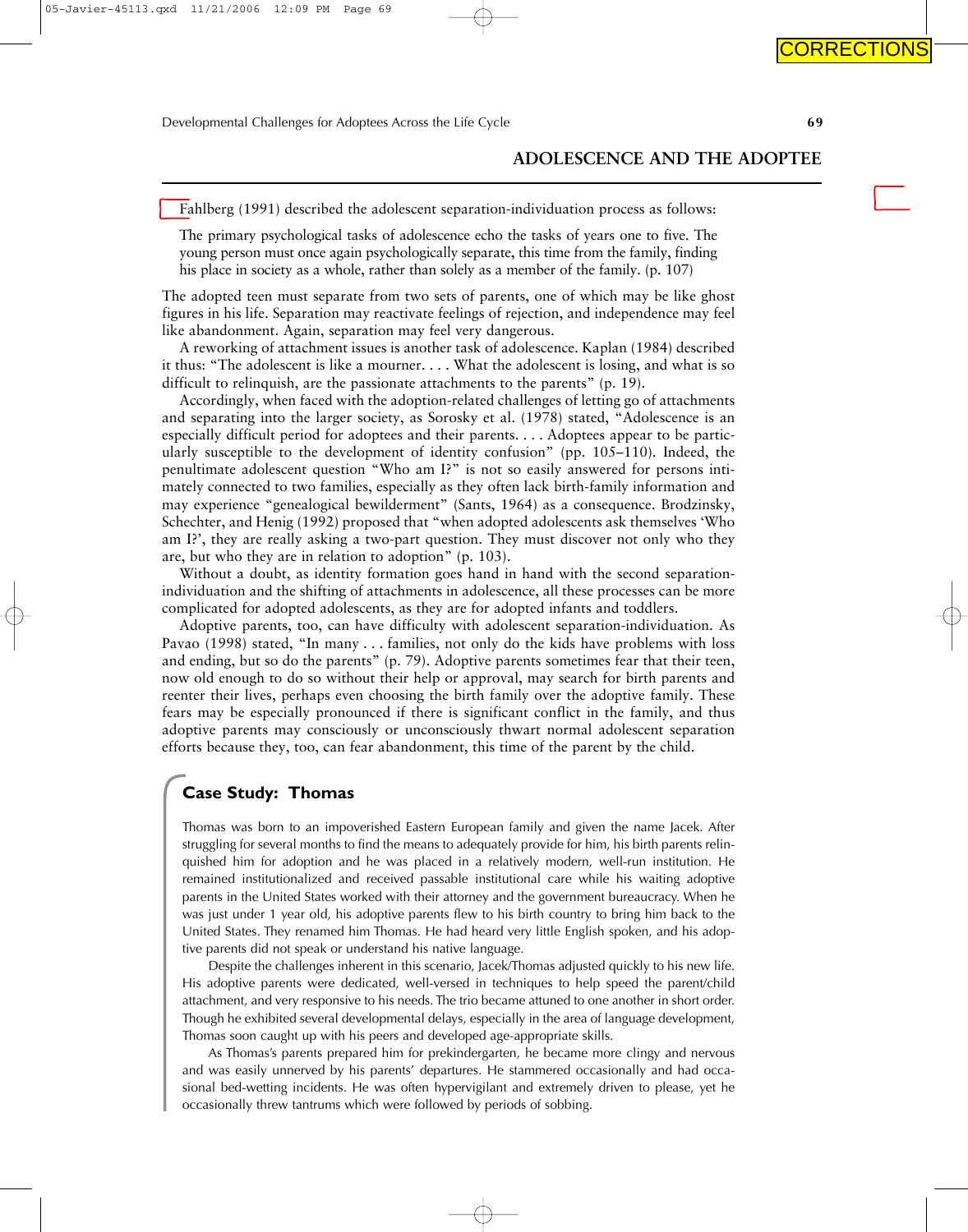#### **GROWTH, LOSS, AND ADOLESCENCE**

Loss is inherent in all development. As a new self emerges, the old self is given up, or lost. In adolescence, childhood is lost. Such inherent developmental losses, as described by Pavao (1998), are *maturational*, as opposed to *situational* losses, such as the objective and tangible losses of people in one's life. Normal maturational losses can be more difficult to work through for individuals with significant histories of situational losses. Adoptive families' histories are rife with situational losses, and their legacy can therefore complicate the maturational losses of adolescence, for the children and the parents. As Pavao (1998) stated,

For . . . adopted adolescents who have issues of loss and of disconnection, leaving home is extremely difficult. . . . Applying to college, moving away from home, beginning a family, carry with them strong and serious issues. (pp. 69–75)

As such, an adoptee's journey through adolescence, including a revival of separationindividuation issues, a shifting of attachments, and the struggle for identity, may be more stressful than a nonadoptee's, as all entail maturational loss, and loss is a core issue for adoptees.

#### **ARE ADOPTEES "AT RISK"?**

It is reasonable to ask whether adoptees, given all of the above, as a group, experience more psychological difficulties than nonadoptees. Sorosky, Baran, and Pannor (1975) suggest that indeed adoptees are more vulnerable than the population at large because of the greater likelihood of encountering difficulties in the working through of the psychosexual, psychosocial, and psychohistorical aspects of personality development. Lifton (1994) described a set of traits and behaviors in the adoptees with whom she works, which she says result from "cumulative adoption trauma" (p. 7)—that is, the extra layer of losses and developmental challenges faced by adoptees. Kirschner (1990) suggested that the experience of loss and other facets of adoptive experience could create what he termed an "adopted child syndrome," characterized by personality and behavioral features such as impulsivity, low frustration tolerance, manipulativeness, and a deceptive charm that covers over a shallowness of attachment (p. 93).

#### *Adoptees' Overall Representation in Mental Health Settings*

One way to assess whether adoptees are at elevated psychological risk is to consider the numbers of adoptees seeking mental health treatment relative to their prevalence in the general population. As Brodzinsky et al. (1998) stated, "Research has consistently shown that adopted children are over-represented in both outpatient and inpatient mental health settings" (p. 35). Indeed, statistics suggest that 5% to 15% of the American children brought for treatment in clinical settings are adoptees (Brinich, 1980; Brodzinsky et al., 1998). In one early study, Schechter (1960) reported that 13% of the children in his private practice were adopted. In summarizing his review of many studies of psychological risk in nonkinship adoptees, Brodzinsky et al. (1998) concluded, "The proportion of adopted children in outpatient clinical settings is between 3 and 13%, with a conservative mid-range estimate of 4 to 5%—at least twice what one would expect given their representation in the general population" (p. 35).

#### *Methodological Problems in Research on "Adoptees"*

One must interpret this apparent overrepresentation with caution. First, in some statistical analyses, all adoptees are grouped together regardless of prenatal experience, preadoptive experience, age at adoption, and other factors. This is problematic for many reasons.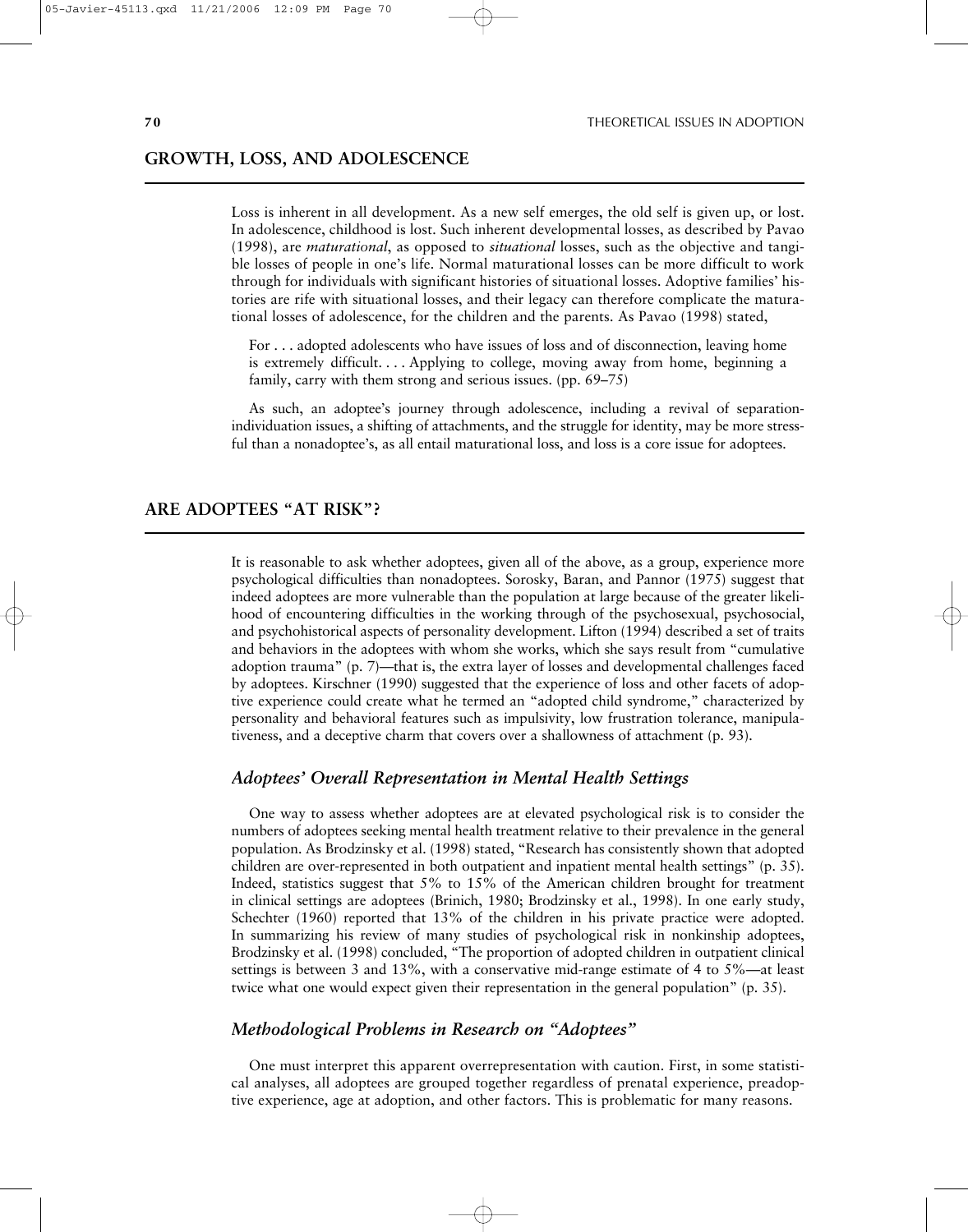As was noted earlier, children ultimately placed for adoption are often the products of stressed pregnancies. Furthermore, their birth mothers are often young women with limited access to quality prenatal care. Thus, inadequate prenatal care and a stressed in utero environment may result in children being born prematurely, with low birth weight, and so on. These factors sometimes contribute to temperament difficulties, the need for neonatal medical treatment, and other complications such as learning deficits. These may account for some of the apparent overrepresentation of adoptees in clinical settings, rather than adoption itself per se.

Additionally, regardless of prenatal experience, children who were placed for adoption subsequent to such traumas as abuse, neglect, and parental death are not merely "adoptees" but also children who were the victims of abuse, neglect, parental death, and so on. Therefore, it is misleading to include them in an "adoptee" group for the purposes of determining the percentages of adoptees in clinical populations just as it is misleading to include as "adoptees" children who were born prematurely, requiring intensive neonatal care, and so on, who happen to also ultimately be adopted. The roots of their mental health difficulties may have little if anything to do with adoption. It is often the circumstances preceding the relinquishment, or that influence a birth parent's decision to relinquish, that account for the difficulties seen in some adoptees, not adoption itself.

In addition to these basic methodological problems, it has also been suggested that adoptive parents are quicker to seek care for their children than nonadoptive parents. Brodzinsky et al. (1998) suggest that this may be due to adoptive parents' "greater vigilance regarding potential psychological problems in their children resulting from working with . . . mental health professionals during the pre-placement period" (p. 36). In a study of 88 adopted and nonadopted children presented for therapeutic treatment, Cohen, Coyne, and Duvall (1993) found that the families of the nonadopted children tended to experience greater dysfunction prior to referral than the adoptive families—that is, the adoptive families did not wait as long as the nonadoptive families to seek treatment. Consequently, clinical settings may see disproportionate numbers of adoptees. Furthermore, as McRoy, Grotevant, and Zurcher (1988) point out, compared with the general population, adoptive parents tend to be socioeconomically advantaged. In Ingersoll's (1997) words, "Since adoptive parents are more affluent and better educated than parents in the general population, they are, therefore, in a better position to recognize psychiatric problems and to obtain appropriate treatment" (p. 59). Thus, one must be mindful that adoptive parents, as a group, may be hypervigilant and bring children for treatment more quickly, and they may be better equipped socioeconomically to readily secure mental health treatment, than nonadoptive parents.

Therefore, while it is reasonable that adoptees may be at somewhat greater psychological risk than nonadoptees, given the extra layer of developmental challenges they face, the statistics that suggest that adoptees experience psychological problems at minimally twice the rate of nonadoptees must be viewed with caution. As Ingersoll (1997) warns,

Parents and professionals alike should eschew the simplistic assumption that psychological problems in adopted children are primarily attributable to the fact of adoption, per se. . . . Parents and professionals alike . . . may overlook problems which exist independent of the fact of adoption. (p. 66)

#### *Symptomatology in Adopted Children and Adolescents*

As empirical research yields murky results regarding the degree of overrepresentation of adoptees in clinical settings, and methodological questions exist, one should also view empirical studies of symptomatology characteristically manifested by adoptees with a critical eye. For example, Silver (1989) found increased rates of academic problems and learning disabilities among adopted children. However, Wadsworth, DeFries, and Fulker (1993) found little or no evidence of increased rates of learning problems in infant-placed adoptees. Some research suggests that adoptees are more prone to display symptoms of Attention Deficit-Hyperactivity Disorder than nonadoptees (Dickson, Heffron, & Parker, 1990). Furthermore, some research found indications of increased rates of conduct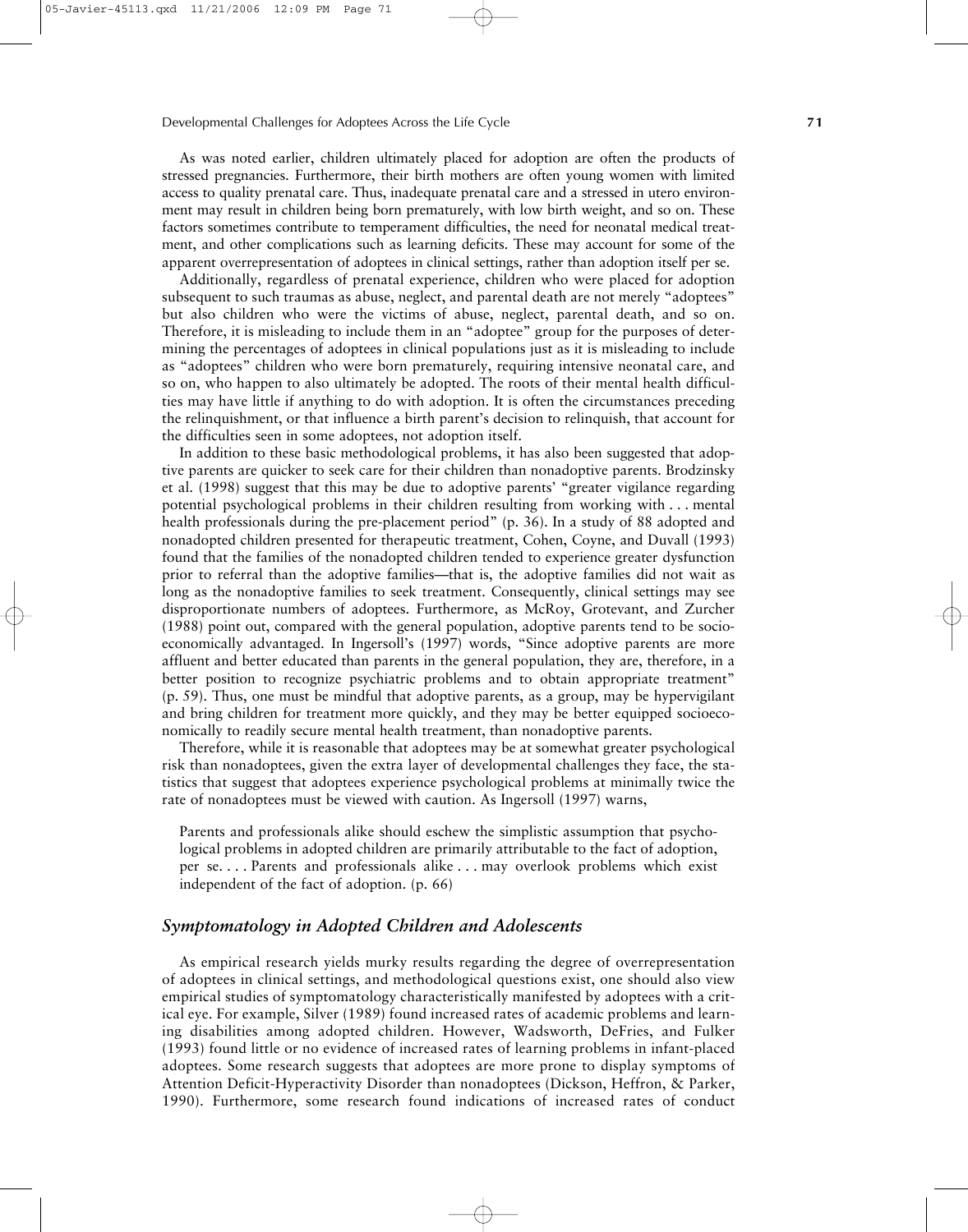disorders in adopted children and adolescents (Kotsopoulos, Walker, Copping, Cote, & Stavrakai, 1993). However, Goldberg and Wolkind (1992) found significant differences in conduct problems only in adopted girls compared with nonadopted girls, with no differences between adopted and nonadopted boys. Still other studies found no differences whatsoever in conduct problems between adopted and nonadopted youth, male or female, in clinical settings (Dickson et al., 1990; Rogeness, Hoppe, Macedo, Fischer, & Harris, 1988). On the other hand, in his meta-analysis of adoption studies, Wierzbicki (1993) found not only that adoptees tend to display significantly more externalizing disorders than nonadoptees, but also that adopted adolescents tended to have a larger effect size than nonadopted children for both internalizing and externalizing disorders. In a longitudinal study, Fergusson, Lynskey, and Horwood (1995) studied 1,265 children in adoptive two-parent, biological two-parent, and biological single-parent homes. They found that the adoptee group experienced greater family stability and better mother-child interaction than children in the other types of homes. However, they also found that the adoptees exhibited conduct disorders, juvenile delinquency, and substance abuse at significantly higher rates than children raised in biological two-parent families but at lower rates than children raised in single-parent families.

So, while adopted children and adolescents are overrepresented to some degree in clinical populations, the empirical research literature does not consistently suggest that adoptees experience greater rates of specific psychological problems. Given the contradictory results of even just the few research results listed here, it is best to be mindful of the caution urged by Brodzinsky et al. (1998): "Whether adopted children are seen as at risk psychologically depends on the body of research that is examined" (p. 43).

#### **FROM ADOLESCENCE TO YOUNG ADULTHOOD AND BEYOND**

Given this extra layer of developmental challenges in attachment, separation-individuation, developing trust, resolution of psychosexual conflicts (oedipal issues, family romance confusion), identity formation, and other unique facets of adoptive experience, many have suggested that adoptees may be impaired in their ability to establish and maintain satisfying interpersonal relationships in adulthood. Russell (1996) opined, "It is typically the more intimate level of relationship that is difficult for adoptees" (p. 65). On adoptee identity formation and intimacy, Pavao (1998) suggests, "Intimacy? It takes knowing who you are to know who you can be with another" (p. 90).

Theory and research have consistently suggested a positive correlation between early attachment experiences and long-term outcomes for all individuals along a number of dimensions. Bowlby (1979) believed that "there is a strong causal relationship between an individuals's experience with his parents and his later capacity to make affectional bonds" (p. 135).

Empirical data on attachment outcomes in adolescents and adults is mixed. Armsden and Greenberg (1987a, 1987b) found that adolescents' self-reports of secure attachment to parents positively correlated with self-esteem and negatively correlated with depression and anger. Homann (1997) found adolescent depression to be correlated with insecurity in maternal attachment. Sroufe (1983), reporting on his longitudinal research, asserted that children securely attached as infants were more resilient, independent, compliant, empathic, and socially competent in later life, with greater self-esteem than children who were insecurely attached as infants. Turkisher (1993) found that self-reports of secure attachment positively correlated with self-esteem and subjective well-being in young adults. Bradford and Lyddon (1993) found a significant negative correlation between self-reports of strong parental attachment and overall psychological distress in college students. Levy (2000), after an extensive review of attachment literature, summarized his findings: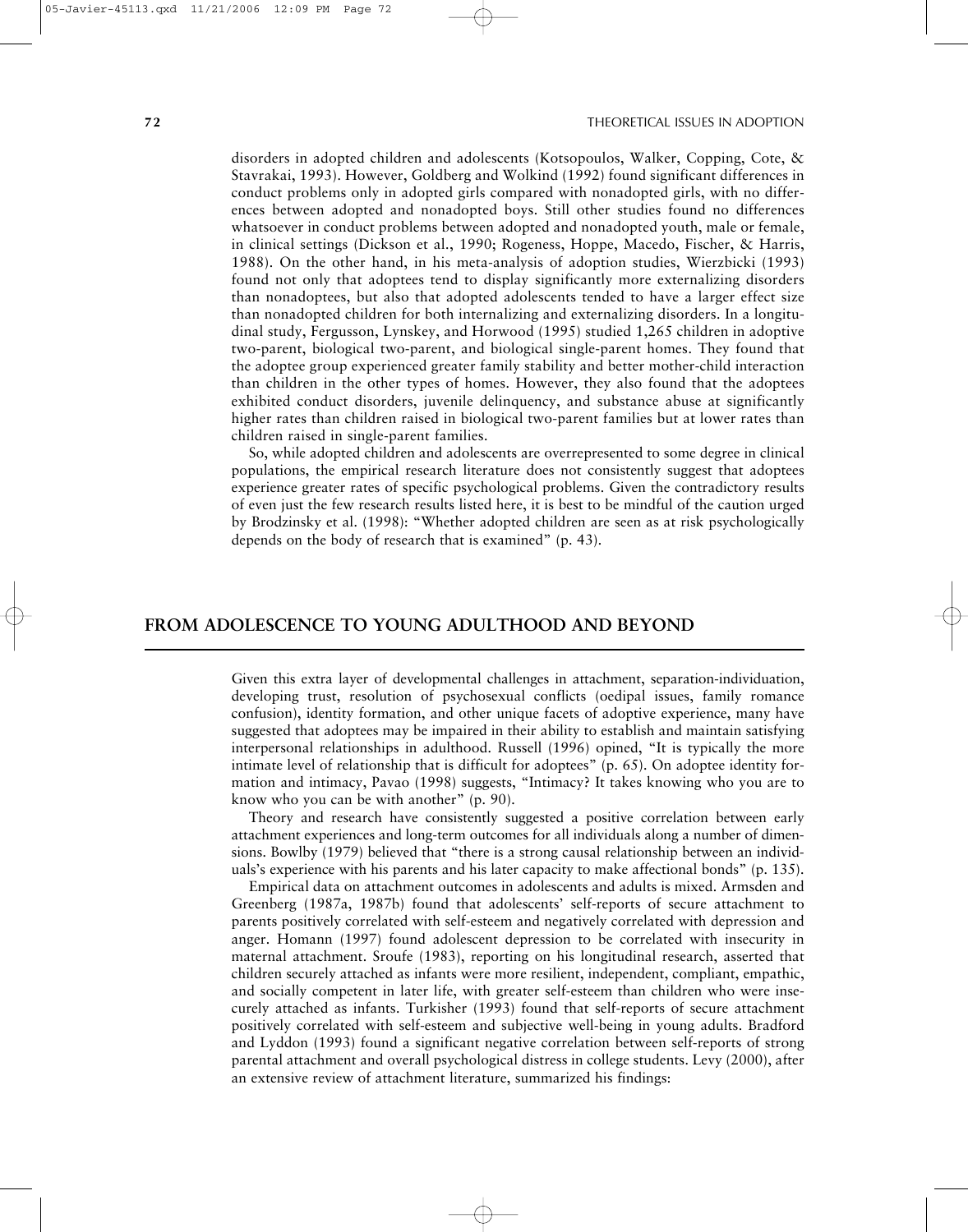Numerous longitudinal studies have demonstrated that securely attached infants and toddlers do better in later life regarding: self-esteem, independence and autonomy, enduring friendships, trust and intimacy, positive relationships with parents and other authority figures, impulse control, empathy and compassion, resilience in the face of adversity, school success, and future marital and family relations. (p. 7)

Investigating the literature on adult attachment outcomes and the quality of intimate romantic relationships specifically, Mikulincer, Florian, Cowan, and Cowan (2002) assert,

Attachment studies have consistently reported that persons differing in attachment style vary in a) the likelihood of being involved in long term couple relationships, and b) the vulnerability of these relationships to disruption. . . . More securely attached persons have been found among seriously committed dating relationships or married couples than in samples of single individuals. (p. 410)

Furthermore, "Secure persons, as compared with insecure persons, a) are more likely to be involved in long term couple relationships, b) have more stable couple relationships, and c) suffer fewer difficulties and/or disruptions in the relationship" (p. 411). Kirkpatrick and Hazan (1994) found that the relationships of secure persons were more likely to be intact after 4 years than were those of insecure persons.

These few examples from the research literature are typical in that they find early attachment experience as predictive of later satisfaction in intimate relationships. As discussed, research on long-term adoptee attachment outcomes is limited, and research on adoptee functioning and satisfaction in intimate adult relationships is more limited still. Logically, however, if we accept the premise that adoptees face more challenges in forming secure attachments in infancy, childhood, and adolescence, it follows that adoptees are more likely to face further challenges in forming and maintaining satisfying intimate relationships later in life. That this has not yet been sufficiently supported by empirical study does not negate the validity of the premise.

#### **CONCLUSIONS**

Adoptees are relinquished by birth mothers in whose bodies they have live for 40 weeks, and with whom they have formed a bond that cannot be replicated. They are placed, sometimes immediately, sometimes after an extra-uterine relationship with birth kin, sometimes after numerous foster placements, sometimes after suffering abuse or neglect, with adoptive parents who seek to raise them and create a family that is as like a birth family as possible. Regardless of the specifics, the child nonetheless experiences this separation from her birth mother as a trauma and often has little information about her heritage.

These experiences may complicate the individual's developmental journey. In Erikson's psychosocial model, the development of trust in the basic trust versus mistrust stage can be hampered due to the initial separation from the birth parent and other factors adoptees experience. Adoptees may have difficulty asserting themselves in later stages, due to fears of abandonment and feelings of indebtedness. Furthermore, adoptees may develop negative self-images as they compare their families with other families, and see some family systems as all good and others as all bad due to "splitting." In adolescence, adoptees may have greater difficulty creating a solid identity and defining their roles. They may also have greater difficulty separating from their families than do nonadoptees. All these factors can culminate in adoptees having difficulties in creating satisfying, intimate interpersonal relationships in adulthood, and/or in severing unsatisfying relationships.

It is hoped that an increased understanding of the characteristics of adoptive experience will aid adoptees and adoptive families in overcoming the obstacles—some inevitable and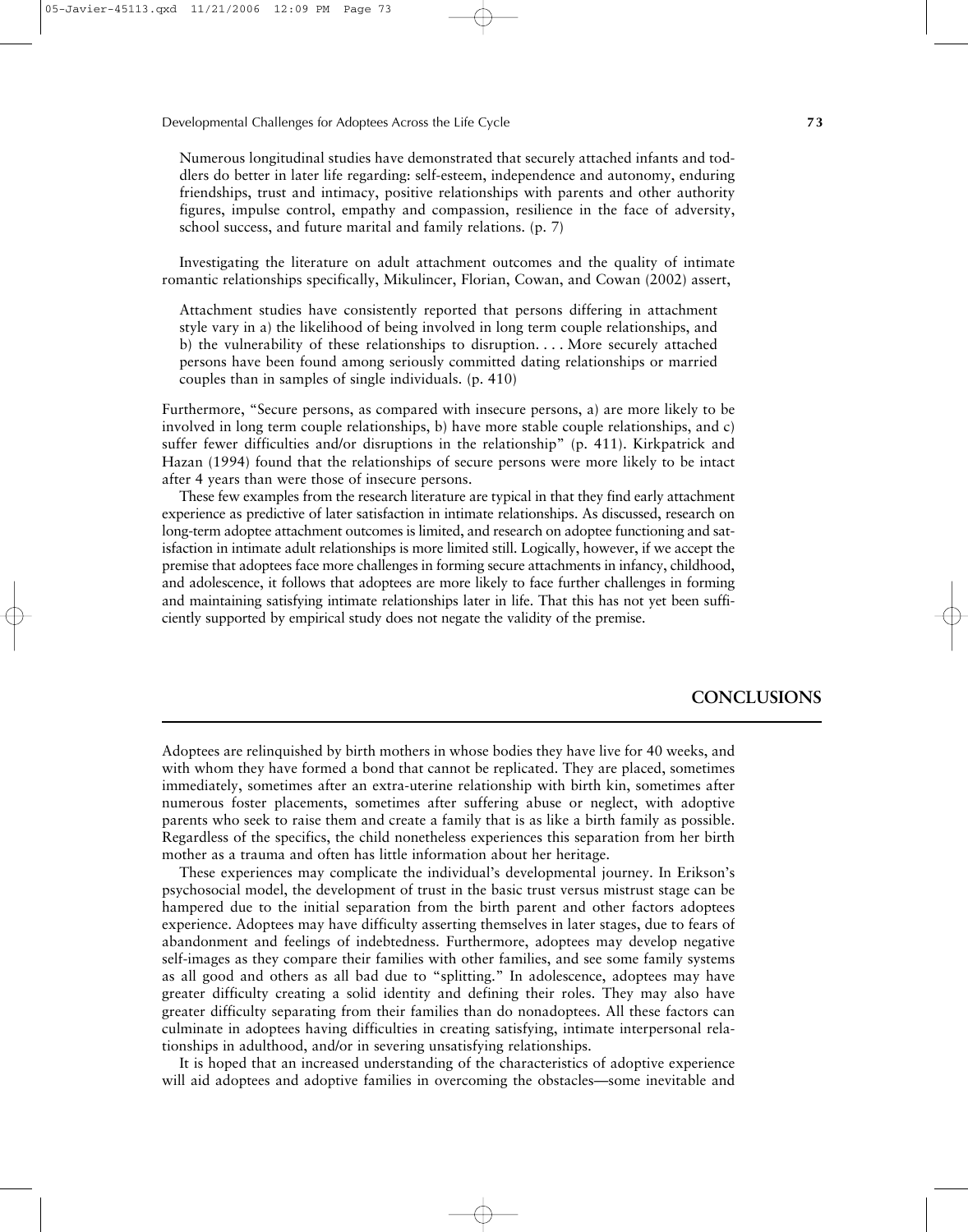some self-inflicted—which relinquishment and adoption can place in the path of healthy individual and family development.

#### **IMPLICATIONS FOR ADOPTIVE PARENTS AND BIRTH PARENTS**

This chapter has focused on the needs and characteristics of adopted persons. Inherently, much of what is written here is relevant to adoptive parents, as a huge proportion of the materials presented here centers on the nature of the adoptee/adoptive parent relationship, and how this can help or hinder the adoptee in his or her journey to face challenges unique to those who have been relinquished by birth parents.

Adoptive parents will of course wish to avail themselves of the many publications, from books to magazines to newsletters, which are available to them. Furthermore, adoptive parents may wish to join with and learn from others by becoming involved with organizations such as the Adoptive Parents' Committee, with chapters throughout most of the United States. Adoptive parents may wish to participate in research activities such that academics and clinicians can better collect data that helps to further put the puzzle together, for the benefit of themselves and their children.

Adoptive parents should inform themselves as to how and why traditional parenting techniques may be ineffective, even counterproductive, when parenting the child who has a history of poor, chaotic, or inconsistent attachment relationships. Techniques based on the presumption that children trust and want to please their parents may not work with a child with a history of insecure or severed attachments. These parents need to avail themselves of all resources available to them. If times get tough with a youngster, these parents should be mindful of their own needs, including their need for rest/respite and their need for humor. Furthermore, asking for help is often the surest, least stressful way to overcome an obstacle.

For birth parents, this chapter may cause alarm. However, it should do the opposite. Birth parents should understand that, with the myriad resources and ever-growing body of knowledge out there, children they have relinquished have a better chance of successfully meeting their unique challenges than ever before. The odds that an adoptive family, armed with truth and knowledge about what is normative in adoptee development, what can be avoided and what is inevitable, what is realistic and what is naive/misguided, can help the child of any birth parent to thrive, should be of some comfort to a birth parent who worries. The delineation here of obstacles and challenges and pitfalls and possible negative outcomes that the relinquished child may face just demonstrates that many people out there are knowledgeable, concerned, and competent to understand and address their birth child's special needs.

#### **REFLECTION QUESTIONS**

1. How might knowing that those who raised me are not biologically related to me change my relationship with them? How might it change my image of myself? How might it affect my willingness to enter into close relationships with others?

2. Can I imagine that I was relinquished (or "given up") by those persons who feature prominently in my earliest childhood memories? How would my relationship with my current caregivers/parents differ if I had conscious memories of early experiences with other caregivers/parents?

3. From Pavao (1998): "What would it be like if you did not know another human being *on this earth* who was related to you?" (p. 65)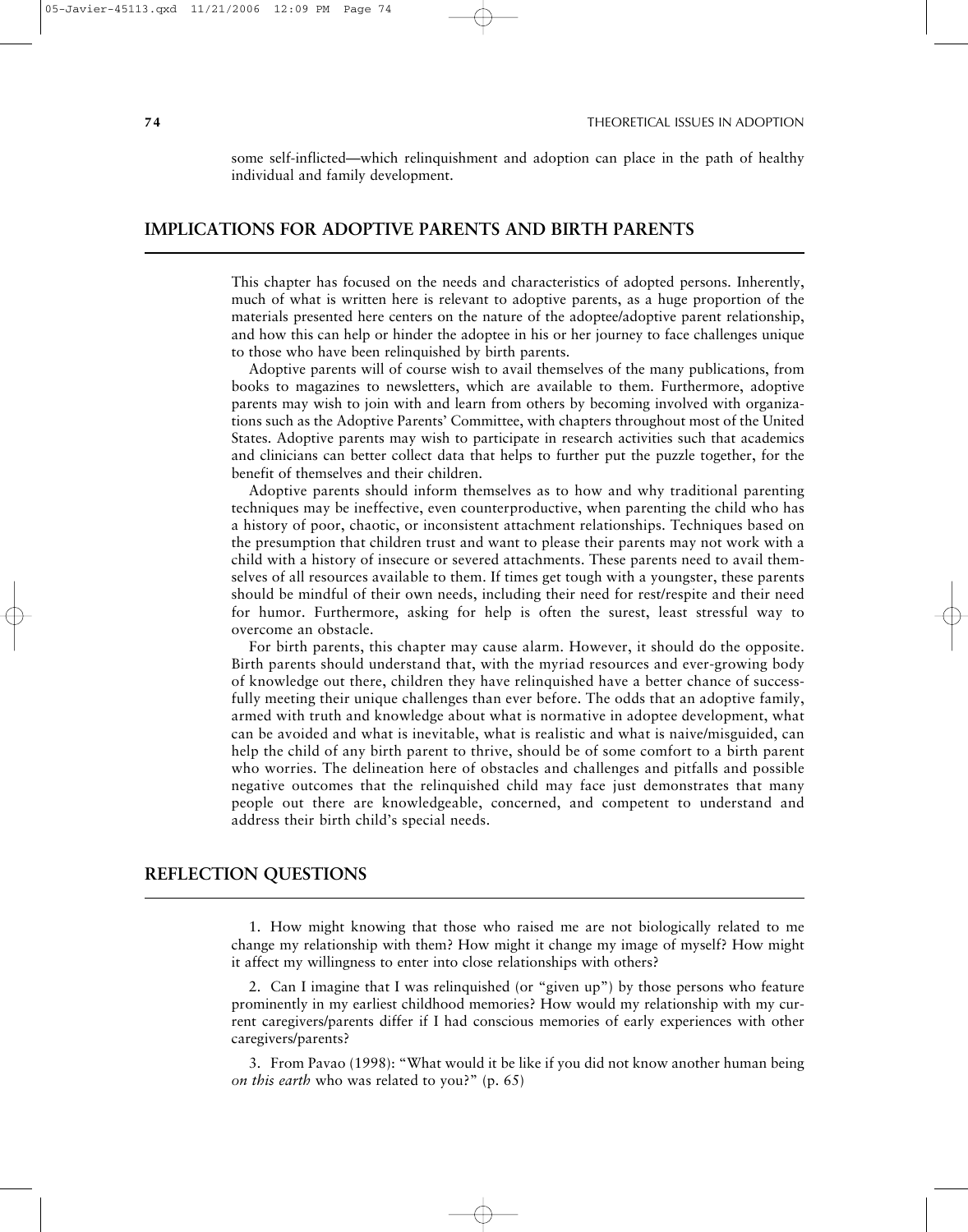#### **REFERENCES**

- Ainsworth, M. D. S., Blehar, M. C., Waters, E., & Wall, S. (1978). *Patterns of attachment: A psychological study of the strange situation.* Hillsdale, NJ: Lawrence Erlbaum.
- Ainsworth, M. D. S., & Wittig, B. (1969)*.* Attachment and exploratory behavior of one-year-olds in a strange situation*.* In B. M. Foss (Ed.), *Determinants of infant behavior, IV* (pp. 113–136)*.* New York: Wiley.
- Armsden, G. C., & Greenberg, M. T. (1987a). The inventory of parent and peer attachment: Individual differences and their relationship to psychological well-being in adolescence. *Journal of Youth and Adolescence, 16*(5), 427–454.
- Armsden, G. C., & Greenberg, M. T. (1987b). The inventory of parent and peer attachment: Relationships to well-being in adolescence. *Journal of Youth and Adolescence, 18,* 683–692.
- Bayless, L. (1989). *Assessing attachment, separation and loss*. Atlanta, GA: Child Welfare Institute.
- Bowlby, J. (1977). The making and breaking of affectional bonds: I. Aetiology and psychopathology in the light of attachment theory. *British Journal of Psychiatry, 70,* 201–210.
- Bowlby, J. (1979). *The making and breaking of affectional bonds.* London: Tavistock.

Bowlby, J. (1980). *Attachment and loss.* New York: Basic Books.

- Bradford, E., & Lyddon, W. J. (1993). Current parental attachment: Its relation to perceived psychological distress and relationship satisfaction in college students. *Journal of College Student Development, 34,* 256–260.
- Brinich, P. (1980). Some potential effects of adoption on self and object representations. In A. Solnit & R. Eissler (Eds.), *The psychoanalytic study of the child* (pp. 107–131). New Haven, CT: Yale University Press.
- Brodzinsky, D. M., & Schechter, M. D. (Eds.). (1990). *The psychology of adoption.* New York: Oxford University Press.
- Brodzinsky, D. M., Schechter, M. D., & Henig, R. M. (1992). *Being adopted: The lifelong search for self.* New York: Doubleday.
- Brodzinsky, D. M., Smith, D. W., & Brodzinsky, A. B. (1998). *Children's adjustment to adoption: Developmental and clinical issues.* Thousand Oaks, CA: Sage.
- Cohen, N. J., Coyne, J. C., & Duvall, J. (1993). Adopted and biological children in the clinic: Family, parental and child characteristics. *Journal of Child Psychology and Psychiatry and Allied Disciplines, 34*(4), 545–562.
- Dickson, L. R., Heffron, W. M., & Parker, C. (1990). Children from disrupted and adoptive homes on an inpatient unit. *American Journal of Orthopsychiatry, 60,* 594–602.
- Erikson, E. (1968). *Identity: Youth and crisis.* New York: Norton.
- Evan B. Donaldson Adoption Institute. (1997). Benchmark Survey.
- Fahlberg, V. (1991). *A child's journey through placement.* Indianapolis, IN: Perspectives Press.
- Fergusson, D. M., Lynskey, M., & Horwood, L. J. (1995). The adolescent outcome of adoption: A 16-year longitudinal study. *Journal of Child Psychology and Psychiatry and Allied Disciplines, 36*(4), 597–615.
- Fischman, D. (1995). *Assessment of object relations and attachment capacity in adult adoptees.* Doctoral dissertation, Adelphi University, Garden City, NY.

Freud, S. (1909). Family romances. *Standard Edition, 9,* 235–241.

- Goldberg, D., & Wolkind, S. N. (1992). Patterns of psychiatric disorder in adopted girls. *Journal of Child Psychology and Psychiatry, 33,* 935–940.
- Homann, E. (1997, April). *Attachment and affect regulation in depressed mothers and their adolescent daughters.* Paper presented at the biennial meeting of the Society for Research in Child Development, Washington, DC.
- Horlacher, L. J. (1989). *Attachment impairment: A comparison of adopted and non-adopted adolescents in therapy and those not in therapy.* Doctoral dissertation, United States International University.
- Ingersoll, B. D. (1997). Psychiatric disorders among adopted children: A review and commentary. *Adoption Quarterly, 1*(1), 57–73.
- Jones, A. (1997). Issues relevant to therapy with adoptees. *Psychotherapy, 34*(1), 64–68.